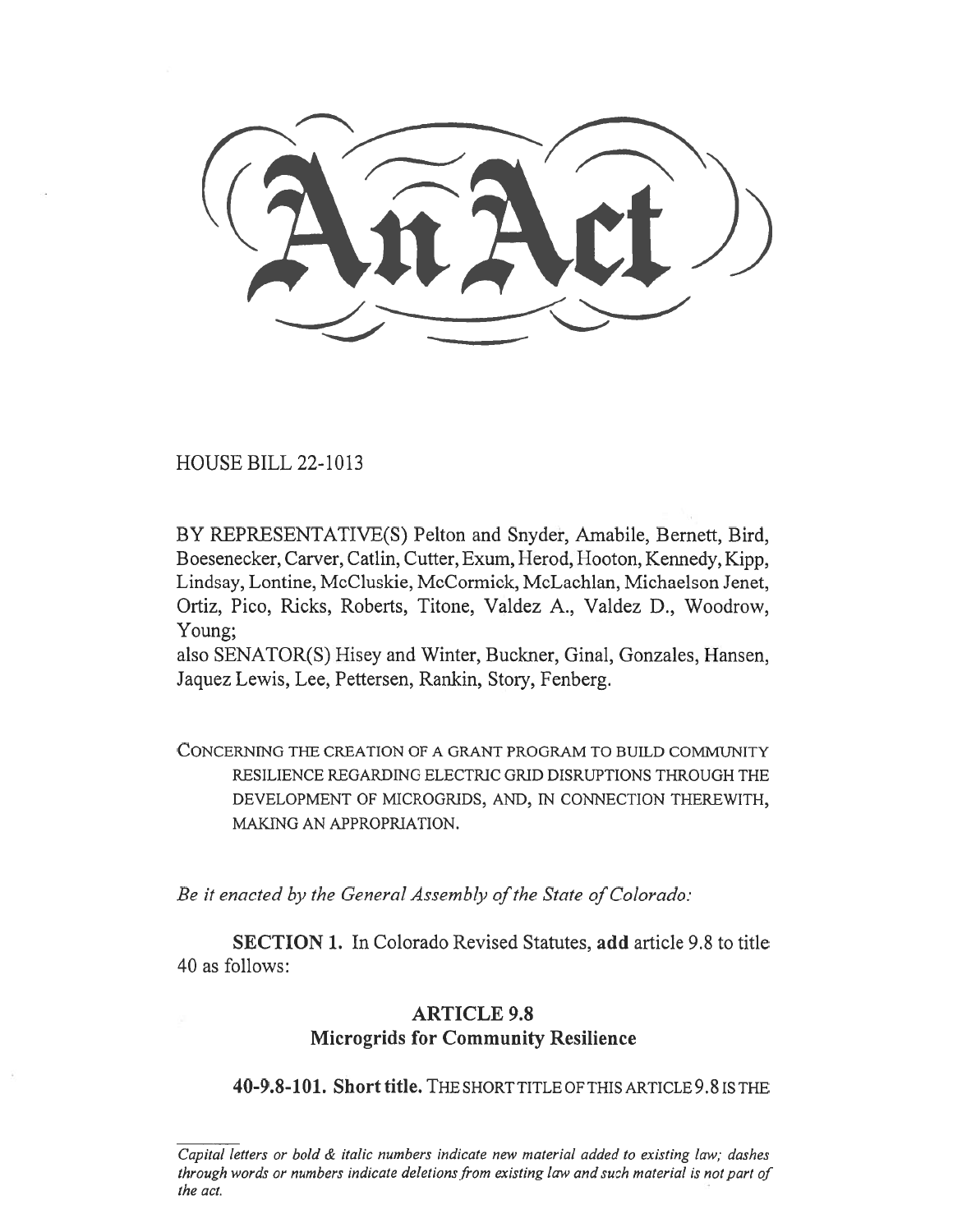"MICROGRIDS FOR COMMUNITY RESILIENCE ACT".

40-9.8-102. Legislative declaration. (1) THE GENERAL ASSEMBLY HEREBY FINDS AND DECLARES THAT:

(a) SEVERE WEATHER OR NATURAL DISASTER EVENTS CAN AFFECT AN ELECTRIC UTILITY'S ABILITY TO DELIVER UNINTERRUPTED ELECTRICITY THROUGHOUT ITS SERVICE TERRITORY, PARTICULARLY IN RURAL AREAS;

(b) IN THE RURAL AREAS OF THE STATE IN WHICH MANY COOPERATIVE ELECTRIC ASSOCIATIONS OPERATE, INTERRUPTIONS IN THE DELIVERY OF ELECTRIC SERVICE PRESENT SIGNIFICANT THREATS TO THE COMMUNITY ANCHOR INSTITUTIONS LOCATED IN THOSE AREAS;

(c) USE OF MICROGRIDS CAN HELP INCREASE A COMMUNITY'S RESILIENCE REGARDING SEVERE WEATHER OR NATURAL DISASTER EVENTS THAT CAN AFFECT THE ELECTRIC GRID BY PROVIDING THE COMMUNITY WITH AN ALTERNATIVE, RELIABLE SOURCE OF ELECTRICITY THAT IS NOT DEPENDENT ON THE ELECTRIC GRID;

(d) MANY RURAL COMMUNITIES LACK THE RESOURCES NECESSARY TO DEVELOP MICROGRIDS; AND

(e) THROUGH GRANTS MADE TO COOPERATIVE ELECTRIC ASSOCIATIONS AND MUNICIPALLY OWNED UTILITIES, ASSOCIATIONS AND MUNICIPALLY OWNED UTILITIES CAN INVEST IN MICROGRID RESOURCES IN ELIGIBLE RURAL COMMUNITIES WITHIN THEIR SERVICE TERRITORIES THAT ARE AT SIGNIFICANT RISK OF SEVERE WEATHER OR NATURAL DISASTER EVENTS.

40-9.8-103. Definitions - rules. AS USED IN THIS ARTICLE 9.8, UNLESS THE CONTEXT OTHERWISE REQUIRES:

(1) "COMMUNITY ANCHOR INSTITUTION" MEANS A:

(a) SCHOOL, AS DEFINED IN SECTION 24-37.5-902 (10);

(b) LIBRARY;

(c) HOSPITAL OR OTHER HEALTH-CARE FACILITY LICENSED OR

PAGE 2-HOUSE BILL 22-1013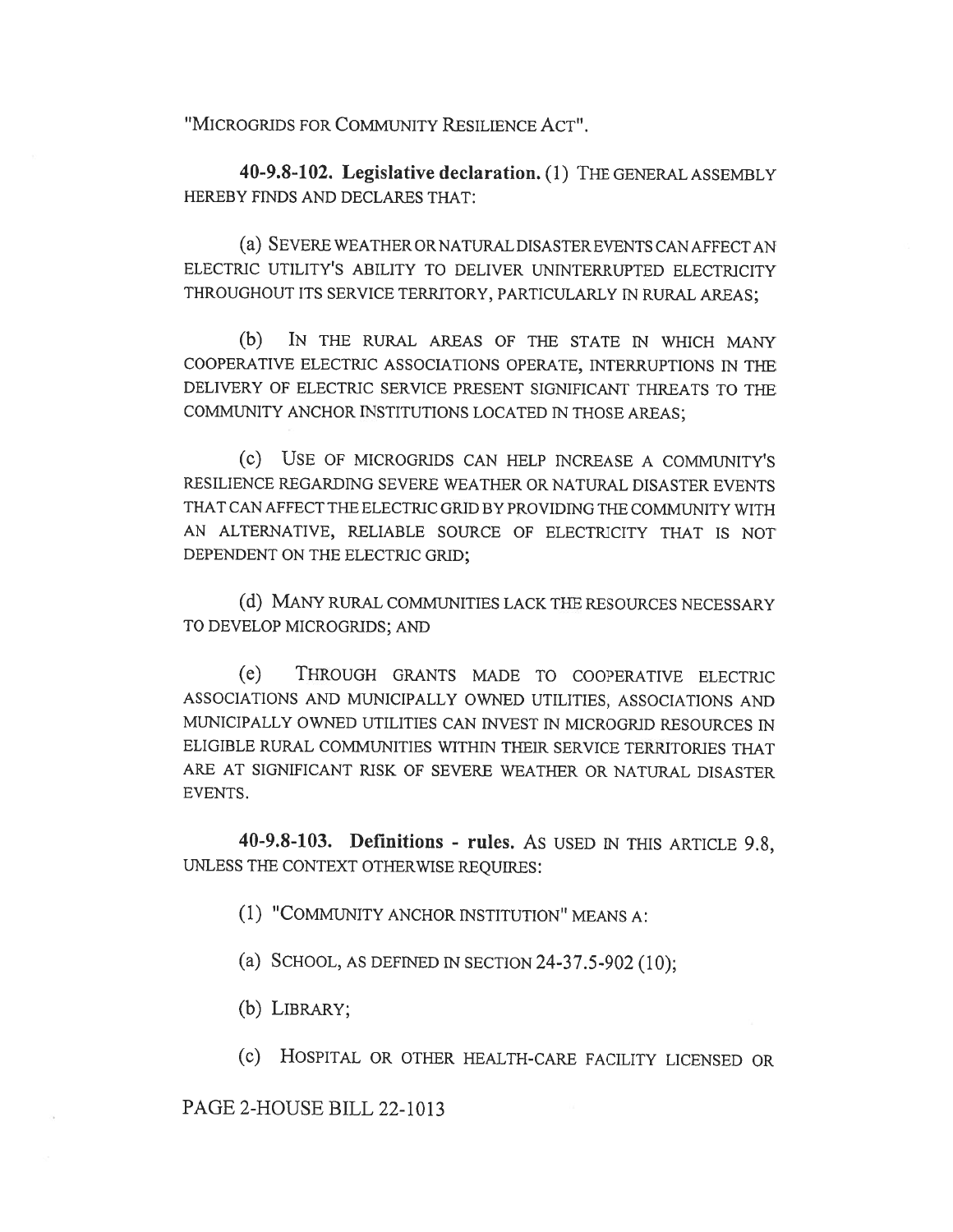CERTIFIED PURSUANT TO SECTION 25-1.5-103;

(d) LAW ENFORCEMENT, EMERGENCY MEDICAL SERVICE PROVIDER, OR OTHER PUBLIC SAFETY AGENCY;

(e) GOVERNMENT OFFICE;

(f) COMMUNITY ORGANIZATION FACILITY AT WHICH SERVICES TO AT-RISK POPULATIONS SUCH AS INCOME-ELIGIBLE HOUSEHOLDS, SENIORS, OR UNHOUSED PERSONS ARE PROVIDED; OR

(g) OTHER CRITICAL COMMUNITY SERVICE FACILITIES, AS DETERMINED BY THE DEPARTMENT BY POLICY.

(2) "COOPERATIVE ELECTRIC ASSOCIATION" OR "ASSOCIATION" HAS THE MEANING SET FORTH IN SECTION 40-9.5-102 (1).

(3) "DEPARTMENT" MEANS THE DEPARTMENT OF LOCAL AFFAIRS CREATED IN SECTION 24-1-125.

(4) "DISTRIBUTED ENERGY RESOURCE" MEANS AN ELECTRIC GENERATION RESOURCE, INCLUDING A RENEWABLE ENERGY RESOURCE OR RENEWABLE ENERGY STORAGE, THAT IS LOCATED ON A PROPERTY WITHIN AN ELECTRIC UTILITY'S SERVICE TERRITORY AND THAT IS INTERCONNECTED TO THE ELECTRIC GRID.

(5) "DIVISION" MEANS THE DIVISION OF LOCAL GOVERNMENT CREATED IN SECTION 24-32-103.

(6) "ELIGIBLE RURAL COMMUNITY" MEANS A RURAL COMMUNITY:

(a) THAT IS AT SIGNIFICANT RISK OF EXPERIENCING SEVERE WEATHER OR NATURAL DISASTER EVENTS; AND

(b) IN WHICH ONE OR MORE COMMUNITY ANCHOR INSTITUTIONS ARE LOCATED.

(7) "ENERGY OFFICE" MEANS THE COLORADO ENERGY OFFICE CREATED IN SECTION 24-38.5-101.

PAGE 3-HOUSE BILL 22-1013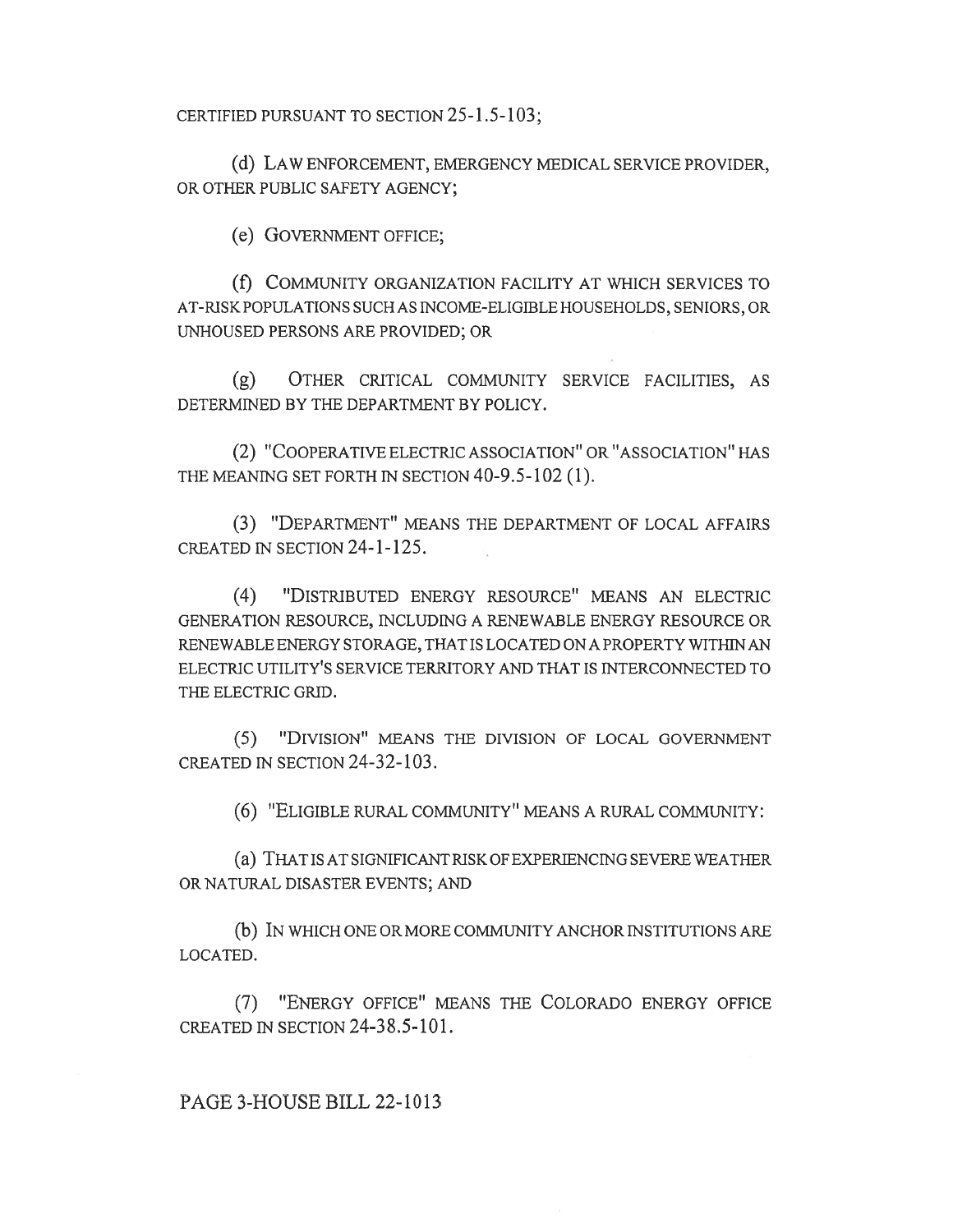(8) "GRANT PROGRAM" MEANS THE MICROGRIDS FOR COMMUNITY RESILIENCE GRANT PROGRAM CREATED IN SECTION 40-9.8-104 (1)(a).

(9) "ISLAND MODE" MEANS AN ELECTRIC GENERATION SYSTEM THAT IS NOT CONNECTED TO THE ELECTRIC GRID AND CAN OPERATE INDEPENDENT OF THE GRID.

(10) "MICROGRID" MEANS A GROUP OF INTERCONNECTED ELECTRIC LOADS AND DISTRIBUTED ENERGY RESOURCES WITH CLEARLY DEFINED ELECTRICAL BOUNDARIES THAT:

(a) FUNCTIONS AS A SINGLE, CONTROLLABLE ENTITY WITH RESPECT TO THE ELECTRIC GRID; AND

(b) CAN BE CONNECTED TO OR DISCONNECTED FROM THE ELECTRIC GRID TO ENABLE IT TO OPERATE EITHER IN GRID-CONNECTED MODE OR IN ISLAND MODE.

(1 1) "OFFICE" MEANS THE COLORADO RESILIENCY OFFICE CREATED IN SECTION 24-32-121.

(12) "RENEWABLE ENERGY" HAS THE MEANING SET FORTH IN SECTION 40-1-102 (11).

(13) "RENEWABLE ENERGY STORAGE" MEANS AN ENERGY STORAGE SYSTEM, AS DEFINED IN SECTION  $40-2-130$   $(2)(a)$ .

(14) "SEVERE WEATHER OR NATURAL DISASTER EVENTS" INCLUDES, BUT IS NOT LIMITED TO, SNOWSTORMS, FREEZES, WILDFIRES, TORNADOES, HIGH WINDS, AND FLOODS.

40-9.8-104. Microgrids for community resilience grant program - creation - grant application process - report - repeal.  $(1)$   $(a)$   $(I)$  THE MICROGRIDS FOR COMMUNITY RESILIENCE GRANT PROGRAM IS HEREBY CREATED IN THE DIVISION TO PROVIDE GRANTS FOR COOPERATIVE ELECTRIC ASSOCIATIONS AND MUNICIPALLY OWNED UTILITIES TO PURCHASE MICROGRID RESOURCES FOR ELIGIBLE RURAL COMMUNITIES LOCATED WITHIN THEIR SERVICE TERRITORIES. THE DIVISION, IN COLLABORATION WITH THE OFFICE AND ENERGY OFFICE, SHALL AWARD GRANTS FROM THE MONEY THAT THE GENERAL ASSEMBLY APPROPRIATES TO THE DEPARTMENT FOR USE BY

PAGE 4-HOUSE BILL 22-1013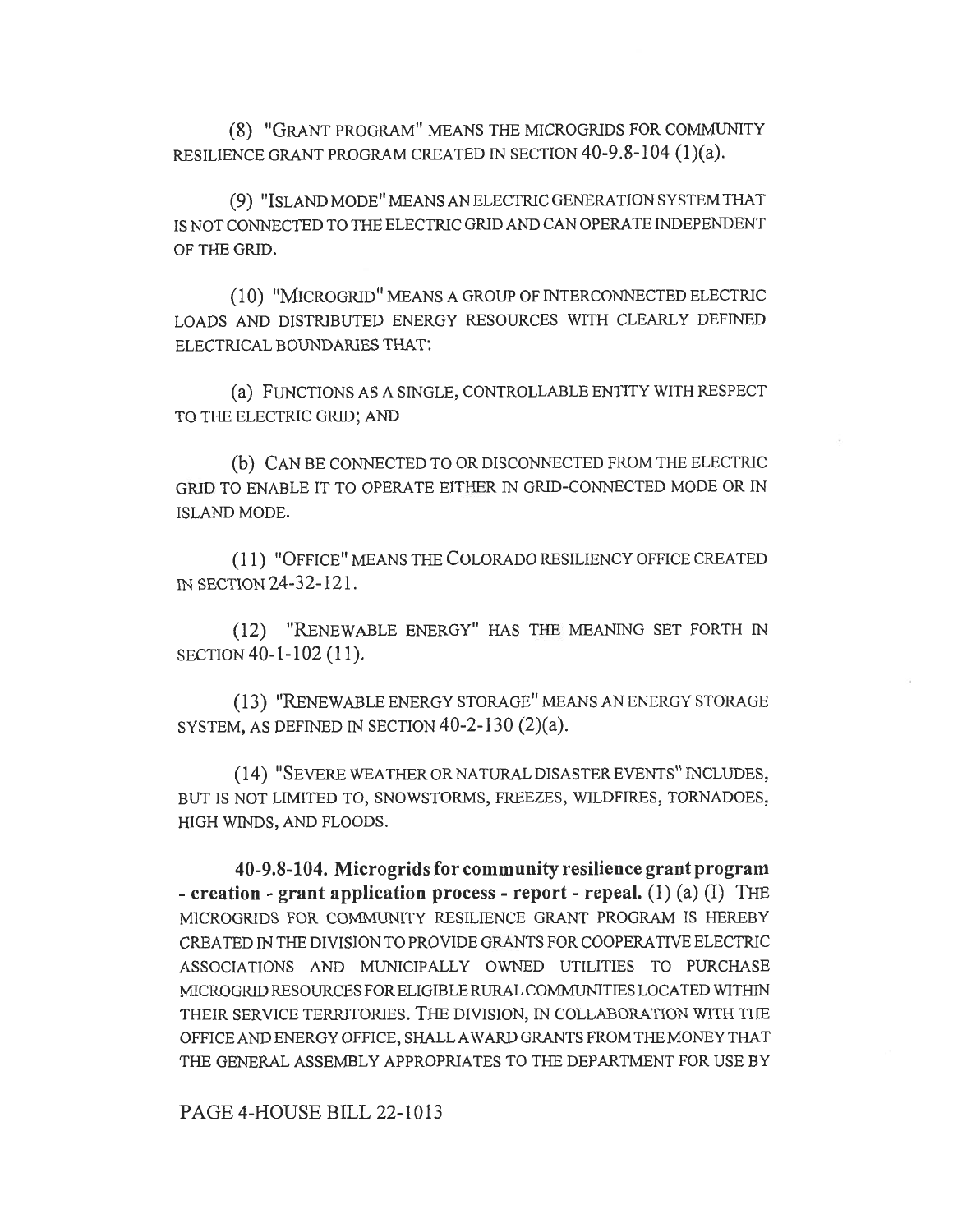THE DIVISION FOR THE GRANT PROGRAM, AS WELL AS ANY MONEY RECEIVED FROM FEDERAL SOURCES THAT MAY BE USED FOR THE GRANT PROGRAM. THE DEPARTMENT MAY APPLY FOR, RECEIVE, AND DISTRIBUTE FEDERAL MONEY FOR THE GRANT PROGRAM, AND MAY SEEK, ACCEPT, AND EXPEND GIFTS, GRANTS, AND DONATIONS FROM PRIVATE AND PUBLIC RESOURCES.

(II) IN ADDITION TO COLLABORATING WITH THE DIVISION REGARDING THE AWARDING OF GRANTS PURSUANT TO SUBSECTION  $(1)(a)(I)$  OF THIS SECTION, THE ENERGY OFFICE SHALL ADVISE THE DIVISION ON CRITERIA TO CONSIDER IN AWARDING GRANTS, REVIEW COPIES OF GRANT APPLICATIONS, AND ADVISE THE DIVISION BASED ON THE ENERGY OFFICE'S REVIEW OF THE GRANT APPLICATIONS.

(III) THE DIVISION, OFFICE, ENERGY OFFICE, AND DEPARTMENT MAY USE A PORTION OF THE GRANT PROGRAM MONEY FOR ADMINISTRATIVE PURPOSES IN AN AMOUNT NOT TO EXCEED THE AMOUNT OF MONEY REQUIRED TO COVER THEIR DIRECT AND INDIRECT COSTS IN ADMINISTERING THE GRANT PROGRAM.

(b) To ADMINISTER THE GRANT PROGRAM, THE DIVISION, IN COLLABORATION WITH THE OFFICE AND THE ENERGY OFFICE, SHALL DEVELOP A GRANT APPLICATION PROCESS AND, ON OR BEFORE JANUARY 1, 2023, POST INFORMATION ABOUT THE PROCESS, INCLUDING ANY APPLICATION FORM DEVELOPED AND DEADLINES SET, ON THE DEPARTMENT'S WEBSITE. THE DIVISION SHALL BEGIN ACCEPTING APPLICATIONS AFTER IT POSTS THE INFORMATION ABOUT THE APPLICATION PROCESS ON THE DEPARTMENT'S WEBSITE. THE DIVISION SHALL CONTINUE TO ACCEPT APPLICATIONS UNTIL ALL OF THE GRANT MONEY IS AWARDED.

(C) ONLY COOPERATIVE ELECTRIC ASSOCIATIONS AND MUNICIPALLY OWNED UTILITIES THAT SERVE ELIGIBLE RURAL COMMUNITIES ARE ELIGIBLE TO APPLY FOR A GRANT UNDER THE GRANT PROGRAM.

(2) AS PART OF ITS GRANT APPLICATION, AN APPLICANT MUST:

(a) IDENTIFY ONE OR MORE ELIGIBLE RURAL COMMUNITIES WITHIN THE APPLICANT'S SERVICE TERRITORY FOR WHICH THE APPLICANT PLANS TO UTILIZE MICROGRID RESOURCES TO INCREASE THE COMMUNITY'S RESILIENCE REGARDING INTERRUPTIONS TO THE ELECTRIC GRID THAT CAN BE CAUSED BY SEVERE WEATHER OR NATURAL DISASTER EVENTS; AND

PAGE 5-HOUSE BILL 22-1013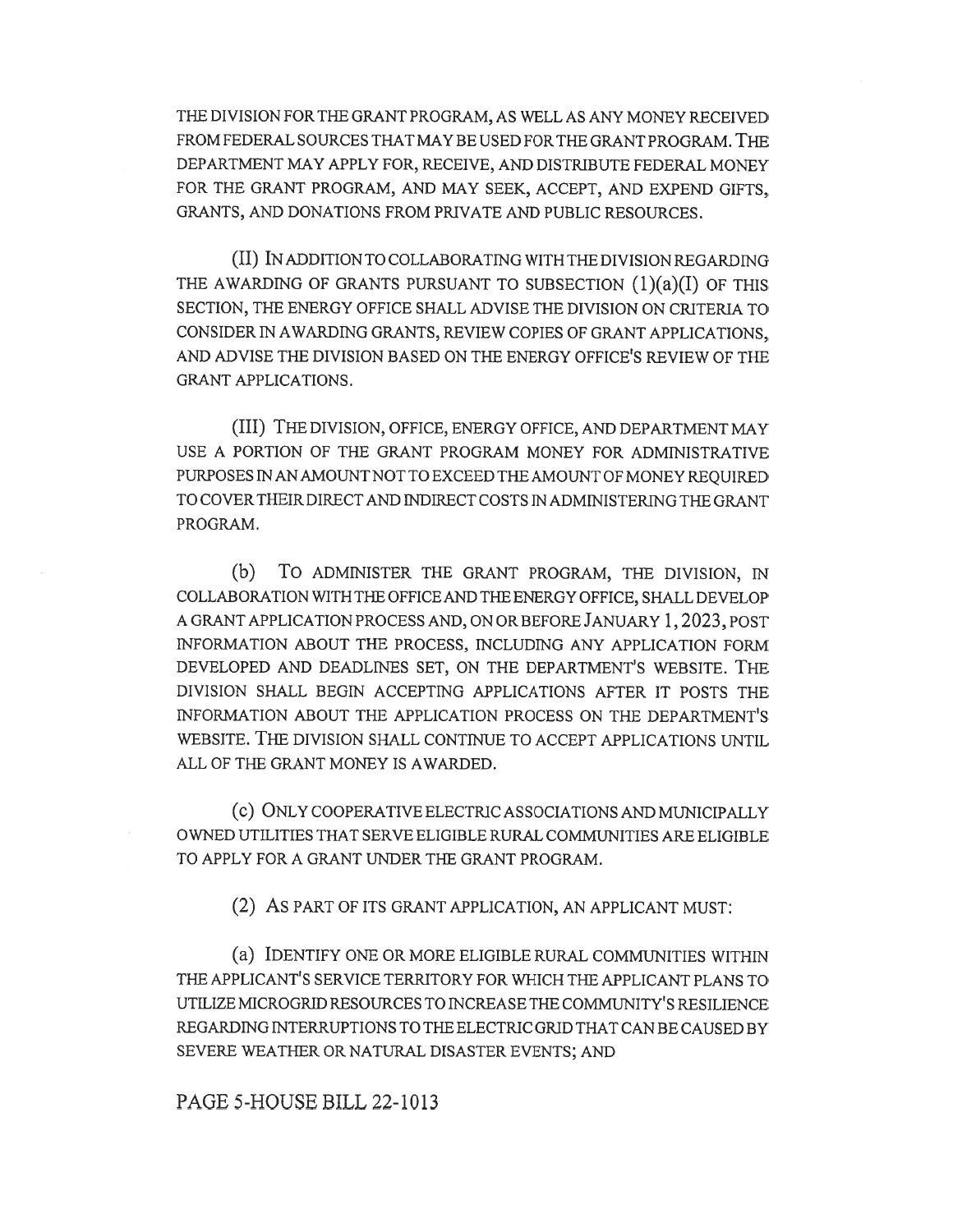(b) SUBMIT WITH THE APPLICATION A PLAN DETAILING HOW THE APPLICANT WILL UTILIZE MICROGRID RESOURCES IN ONE OR MORE ELIGIBLE RURAL COMMUNITIES IDENTIFIED IN THE APPLICATION PURSUANT TO SUBSECTION (2)(a) OF THIS SECTION.

(3) IN AWARDING GRANTS, THE DIVISION, IN COLLABORATION WITH THE OFFICE AND ENERGY OFFICE, SHALL CONSIDER THE FOLLOWING WITH REGARD TO ONE OR MORE ELIGIBLE RURAL COMMUNITIES THAT AN APPLICANT IDENTIFIES IN ITS GRANT PROGRAM APPLICATION:

(a) EACH ELIGIBLE RURAL COMMUNITY'S DEGREE OF EXPOSURE TO SEVERE WEATHER OR NATURAL DISASTER EVENTS;

(b) THE NATURE OF EACH ELIGIBLE RURAL COMMUNITY'S INTERESTS THAT ARE AT RISK FROM SEVERE WEATHER OR NATURAL DISASTER EVENTS;

(c) THE AVAILABILITY OF ALTERNATIVE RESOURCES TO MEET THE NEEDS OF EACH ELIGIBLE RURAL COMMUNITY IF FACED WITH A SEVERE WEATHER OR NATURAL DISASTER EVENT;

(d) THE OPPORTUNITY FOR THE UTILITY TO PROMOTE ENERGY EFFICIENCY AND DEMAND-SIDE MANAGEMENT PROGRAMS; AND

(e) THE FINANCIAL RESOURCES OF EACH ELIGIBLE RURAL COMMUNITY TO MITIGATE THE RISKS.

(4) IN AWARDING GRANTS, THE DIVISION, IN COLLABORATION WITH THE OFFICE AND ENERGY OFFICE, SHALL PRIORITIZE MICROGRIDS WITH A HIGHER RELIANCE ON NONFOSSIL-FUEL-BASED GENERATION.

(5) ON OR BEFORE DECEMBER 1, 2023, AND ON OR BEFORE DECEMBER 1 OF EACH YEAR THEREAFTER, THE DIVISION SHALL SUBMIT A REPORT SUMMARIZING THE GRANTS AWARDED IN THE PREVIOUS TWELVE MONTHS THROUGH THE GRANT PROGRAM, INCLUDING:

(a) THE NUMBER OF GRANTS AWARDED; AND

(b) FOR EACH GRANT AWARDED:

(I) THE AMOUNT AWARDED;

## PAGE 6-HOUSE BILL 22-1013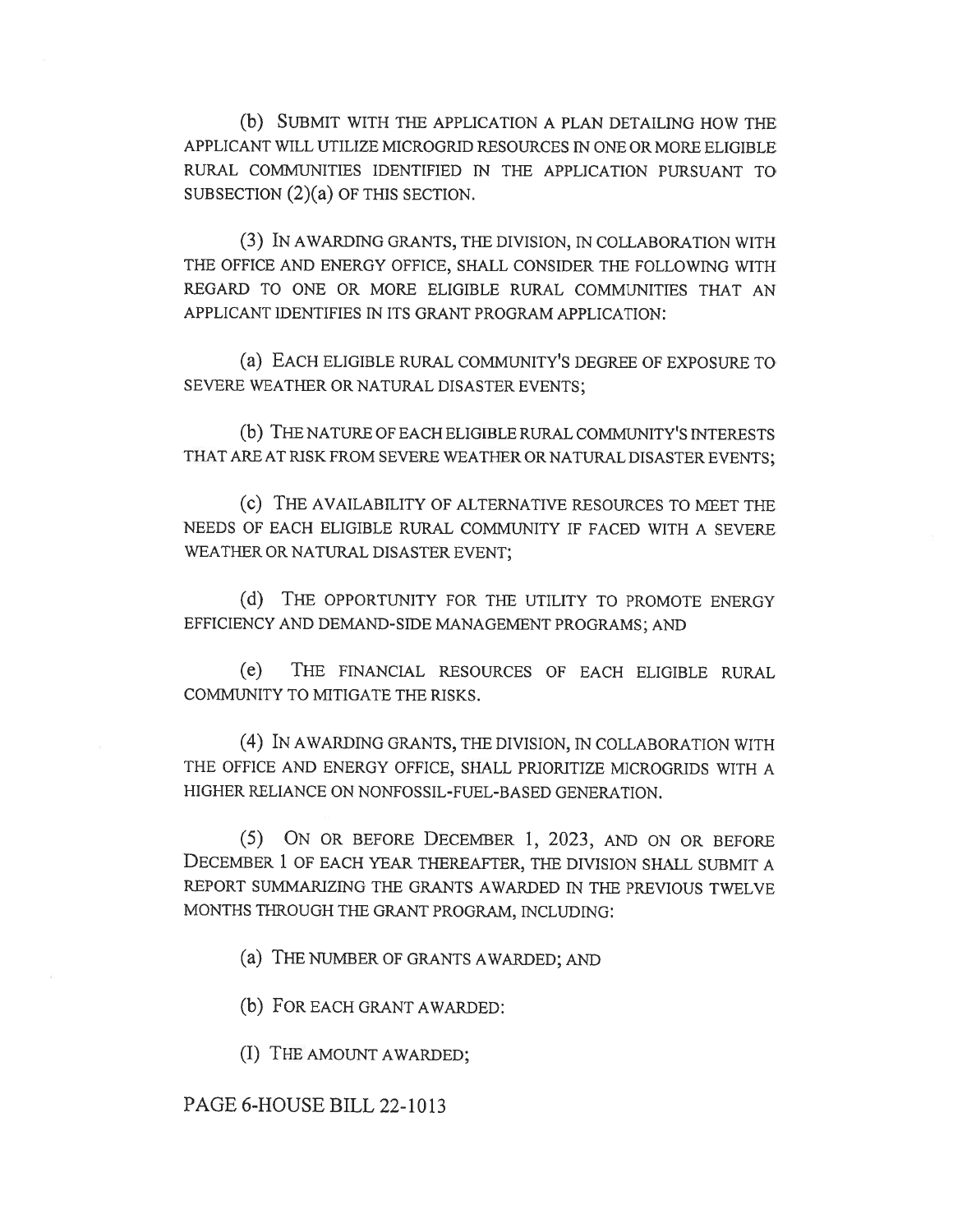(II) THE LOCATION OF THE ELIGIBLE RURAL COMMUNITY OR COMMUNITIES FOR WHICH THE GRANT WILL BE USED; AND

(III) INFORMATION CONCERNING THE GRANTEE'S PROGRESS IN DEVELOPING MICROGRID RESOURCES, INCLUDING A DESCRIPTION OF THE MICROGRID RESOURCES BEING DEVELOPED AND THE KILO WATT-HOURS THAT THE MICROGRID RESOURCES ARE OR WILL BE CAPABLE OF GENERATING.

(6) THE DIVISION SHALL PUBLISH THE ANNUAL REPORT ON THE DEPARTMENT'S WEBSITE AND FURNISH COPIES OF THE REPORT TO THE HOUSE OF REPRESENTATIVES ENERGY AND ENVIRONMENT COMMITTEE AND THE SENATE TRANSPORTATION AND ENERGY COMMITTEE, OR THEIR SUCCESSOR COMMITTEES.

(7) THIS SECTION IS REPEALED, EFFECTIVE SEPTEMBER 1, 2026.

SECTION 2. Appropriation. (1) For the 2022-23 state fiscal year, \$3,500,000 is appropriated to the department of local affairs for use by the division of local government. This appropriation is from the general fund, and is based on an assumption that the division will require an additional 1.6 FTE. To implement this act, the division may use this appropriation for microgrids for community resilience grant program. Any money appropriated in this subsection (1) that is not expended prior to July 1, 2023, is further appropriated for the 2023-24, 2024-25, and 2025-26 state fiscal years for the same purpose.

(2) For the 2022-23 state fiscal year, \$20,713 is appropriated to the office of the governor for use by the Colorado energy office. This appropriation is from the General Fund and is based on an assumption that the office will require an additional 0.2 FTE. To implement this act, the office may use this appropriation for program administration.

SECTION 3. Act subject to petition - effective date. This act takes effect at 12:01 a.m. on the day following the expiration of the ninety-day period after final adjournment of the general assembly; except that, if a referendum petition is filed pursuant to section 1 (3) of article V of the state constitution against this act or an item, section, or part of this act within such period, then the act, item, section, or part will not take effect unless approved by the people at the general election to be held in